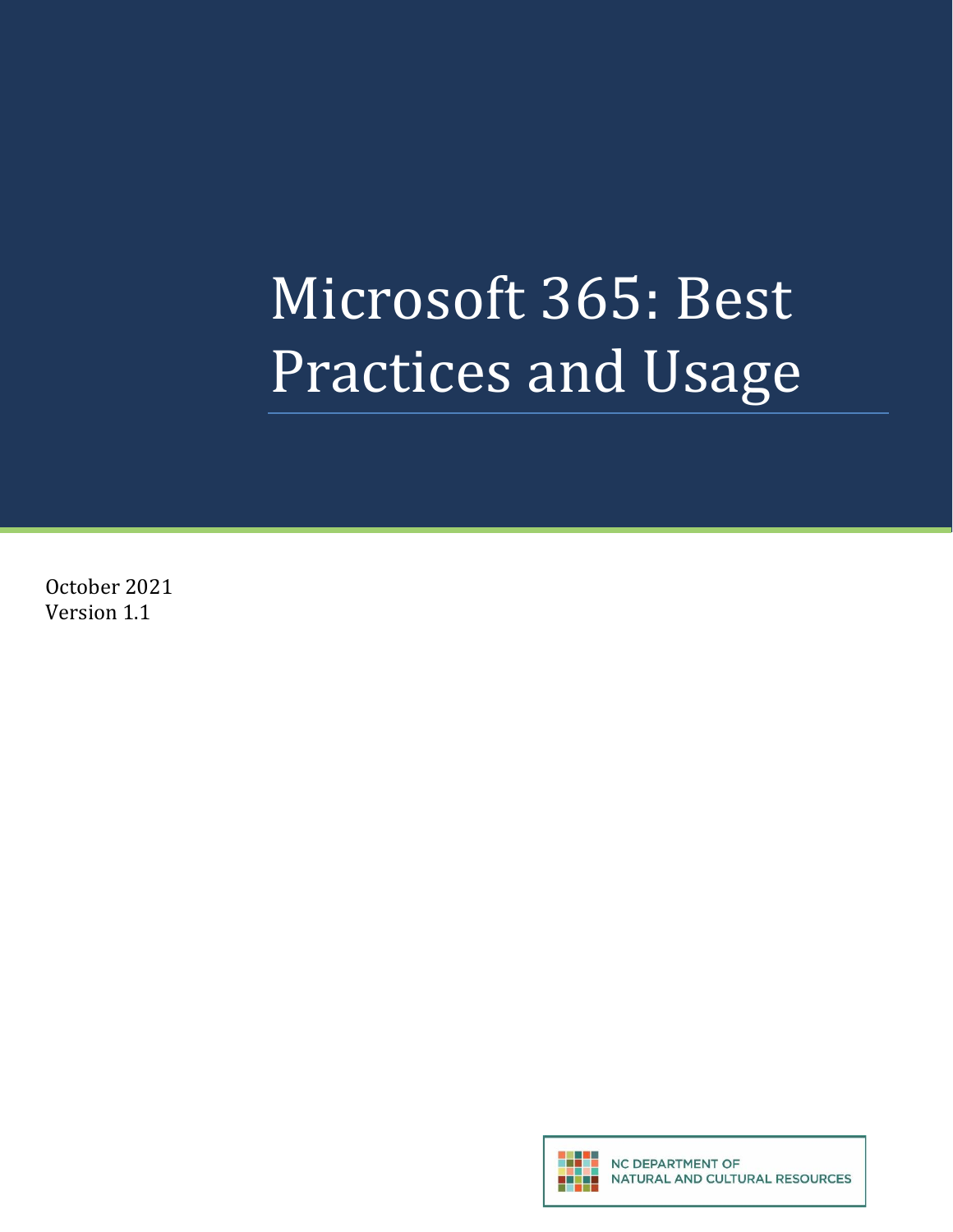# **Contents**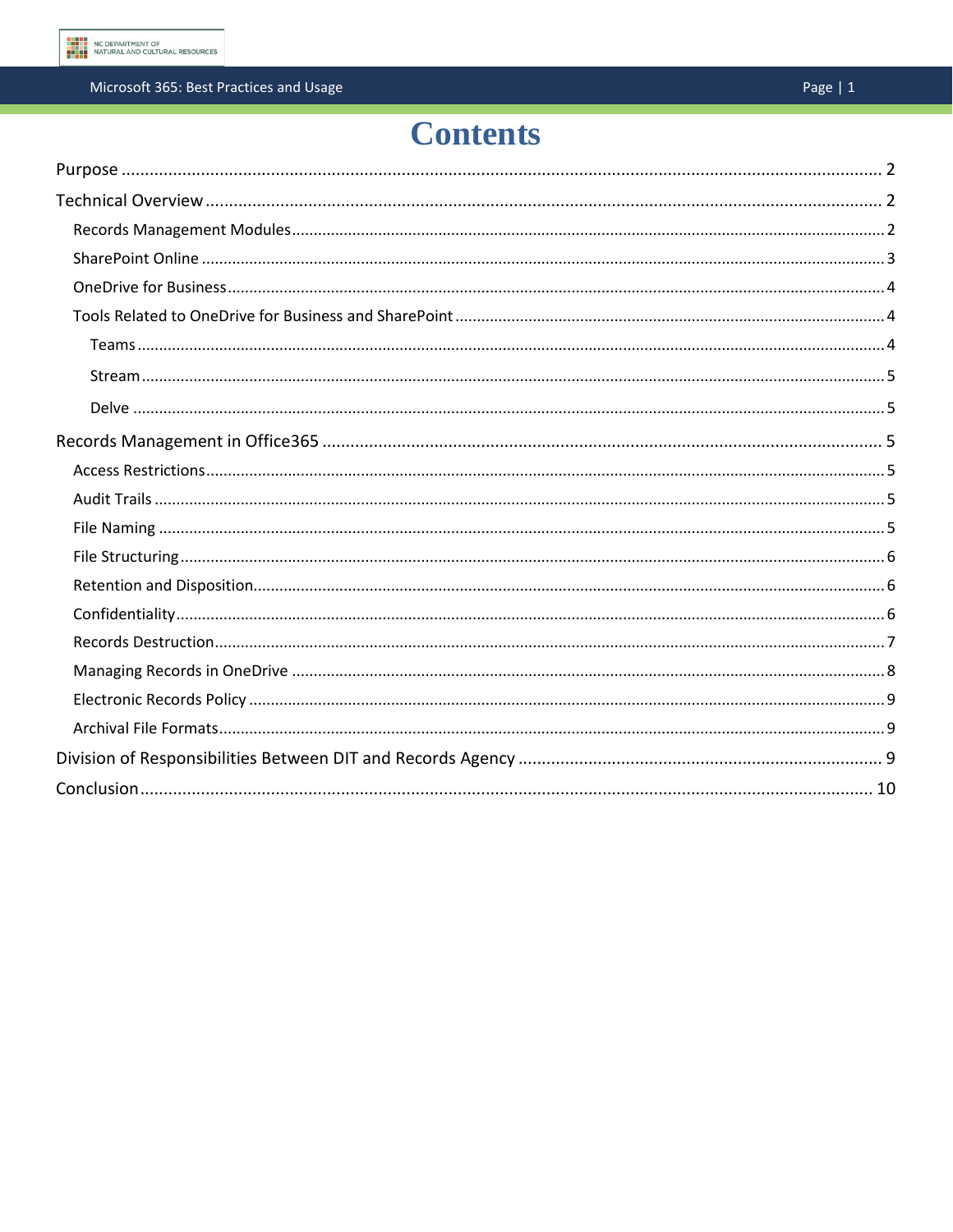

# <span id="page-2-0"></span>**Purpose**

Executive Agencies and the Department of Information Technology have purchased Microsoft's Office 365 (O365) subscription services. Office 365 designates subscription plans that include access to Office applications plus other productivity services available via cloud services. Two elements of this subscription available to state employees in North Carolina are OneDrive and SharePoint. Cloud services provide easy access, collaboration features, and flexibility to state employees; however it also presents unique records management challenges.

This document offers guidance and best practices in the following areas:

- A technical overview of OneDrive, SharePoint, and related applications
- Records management best practices for using OneDrive and SharePoint in your agency

Adherence with the recommendations laid out in this document will support more efficient document retrieval, mitigate the loss of public records due to inaccessibility or unscheduled erasure, and improve the agency's ability to respond to public records requests.

# <span id="page-2-1"></span>**Technical Overview**

The North Carolina Department of Information Technology (DIT) has purchased Microsoft Office 365 for use by DITsupported state agencies. Office365 includes the latest version of Microsoft Office software (Word, Excel, PowerPoint) in the OneDrive for Business package so users can make changes to documents from different devices, even if they do not have the software locally installed.

Office 365 is managed at three levels: tenant, library, and team. The tenant level is the entire set of servers making up Office 365 and its associated features. It holds all the content for all state agencies using DIT's instance and is managed by NC DIT. The library is a container within a SharePoint site or Team that holds file folders and documents. It is managed by the SharePoint or Team administrator. A team is a group of individuals within the Teams tool that will be explained further below.

All information in Office 365 is stored remotely on servers owned by Microsoft and located in the continental United States. This concept of storing information in a remote location is often referred to as cloud storage. For more information on records management and cloud storage for North Carolina state agencies, please see *Cloud Computing and Public Records,* available at https://archives.ncdcr.gov/government/digital-records/digital-records-policies-andguidelines/best-practices-cloud-computing.

# <span id="page-2-2"></span>**Records Management Modules**

Office 365 is a multi-faceted system that advertises several modules to assist customers in managing their files. These modules include:

- Audit
- Data loss prevention
- E-discovery
- Information protection
- Information governance
- Records management

These modules are options that must be turned on. In the DIT environment, the following have been activated:

• Audit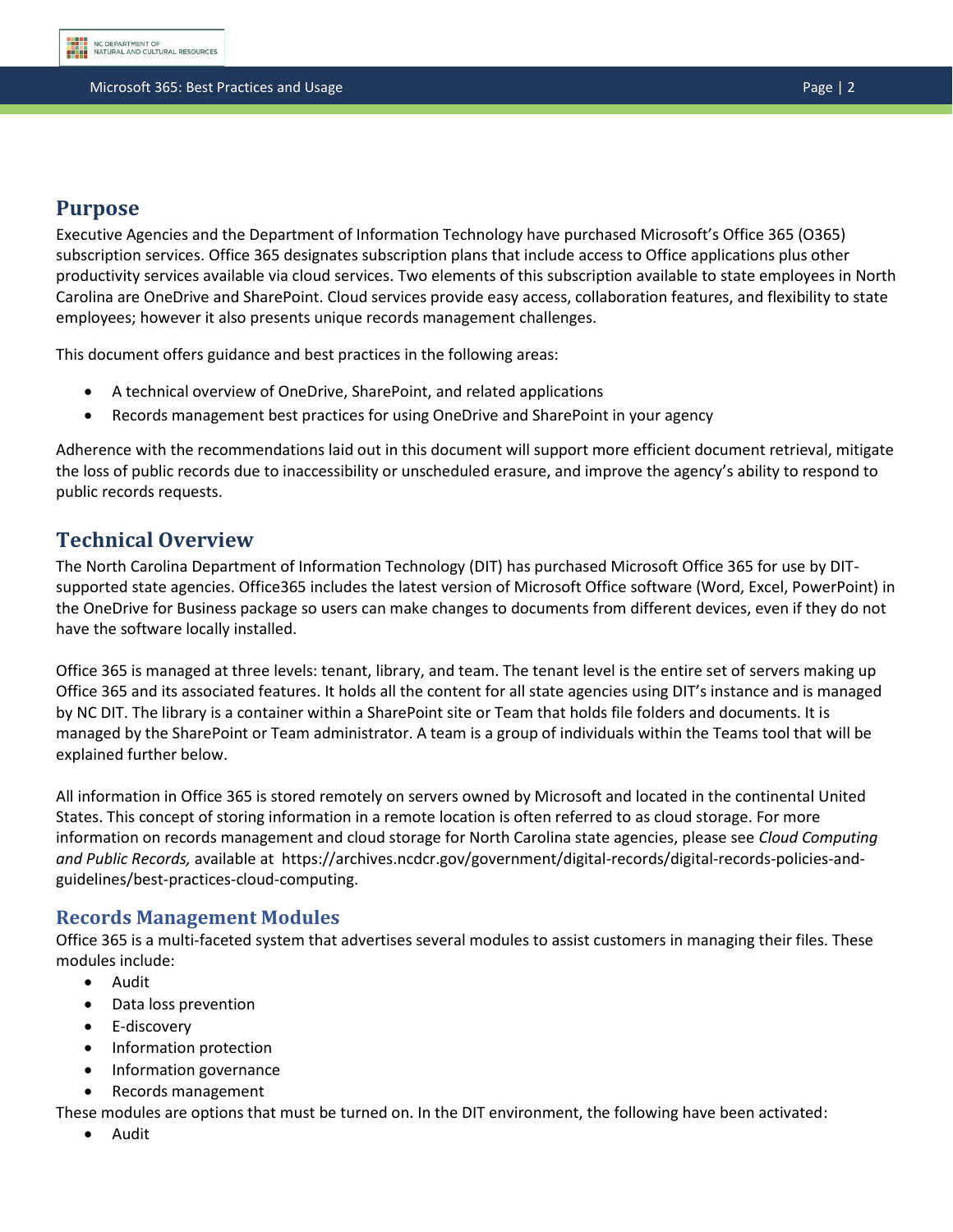- Data loss prevention
- E-discovery (including legal hold)

In addition to these modules at the tenant level, there are other modules that can be deployed at other levels within DIT's instance. For example:

- Library Level
	- o Information Management Policy Settings, such as setting retention rules
	- $\circ$  Information Rights Management (Information Protection), such as defining security classifications and encryption
- Teams Level
	- o Archive

Please visit **[Microsoft Office 365 documentation online](https://docs.microsoft.com/en-us/microsoft-365/?view=o365-worldwide)** or contact DIT for more information on these modules and potential deployment options for your agency.

# <span id="page-3-0"></span>**SharePoint Online**

SharePoint Online is the "foundation" of many features in Microsoft 365, including Microsoft Teams and OneDrive for Business, all of which are used to store digital documents in a cloud environment. It serves as a collaboration tool that combines several functions, including: intranet, extranet, content management, document management, personal cloud, business intelligence, workflow management, and web content management. In addition, SharePoint provides central management, governance, and security controls for content management and collaboration.

SharePoint is a browser-based tool that provides communication and collaboration tools to improve productivity and efficiency in the government workforce. Within SharePoint users can store, track, and manage electronic documents and assets. The primary location for documents is a "document library," which is designed to manage up to 30 million documents, videos, or images. These libraries can be accessed via sites, which can be set up independently in SharePoint, or nestled under a Team. These sites can contain up to 25 TB of content. If this size limit is reached, a new site must be requested.

Document libraries can be configured with retention policies by site owners, the designated individual within the agency who has full control privileges to the site. They may also be configured at the tenant level by requesting that a site be put on legal hold, which may impact the ability for end users to save, rename, delete, and list items on the site.

Additional tools include:

- Versioning SharePoint allows some versioning of documents by allowing them to be "checked in" and "checked out" and will manage the versions of the document so that users are aware of the most up-to-date version.
- Collaboration SharePoint enables users to collaborate in real time using the live collaboration and editing tools, thus reducing the need to generate and manage emails.
- Synchronized files Because it is centrally hosted, SharePoint can synchronize files across devices.
- Rights Management SharePoint site owners within each agency can set user permissions (i.e., read, write, modify, access).
- Search SharePoint allows users to search across sites and configure the results to display information they wish to see—all, by format, by date—and allows the user to define how the results to be displayed in different ways—grid, detailed, filtered, etc.
- Updated software In a hosted instance, the software is updated independent of users and users content and sites are upgraded automatically so that content is accessible regardless of the software used to originally create it.
- Ability to "tag" files SharePoint provides tools to allow users to "tag" documents utilizing a taxonomy developed by the site users. The tagging feature makes it easier to search and retrieve documents.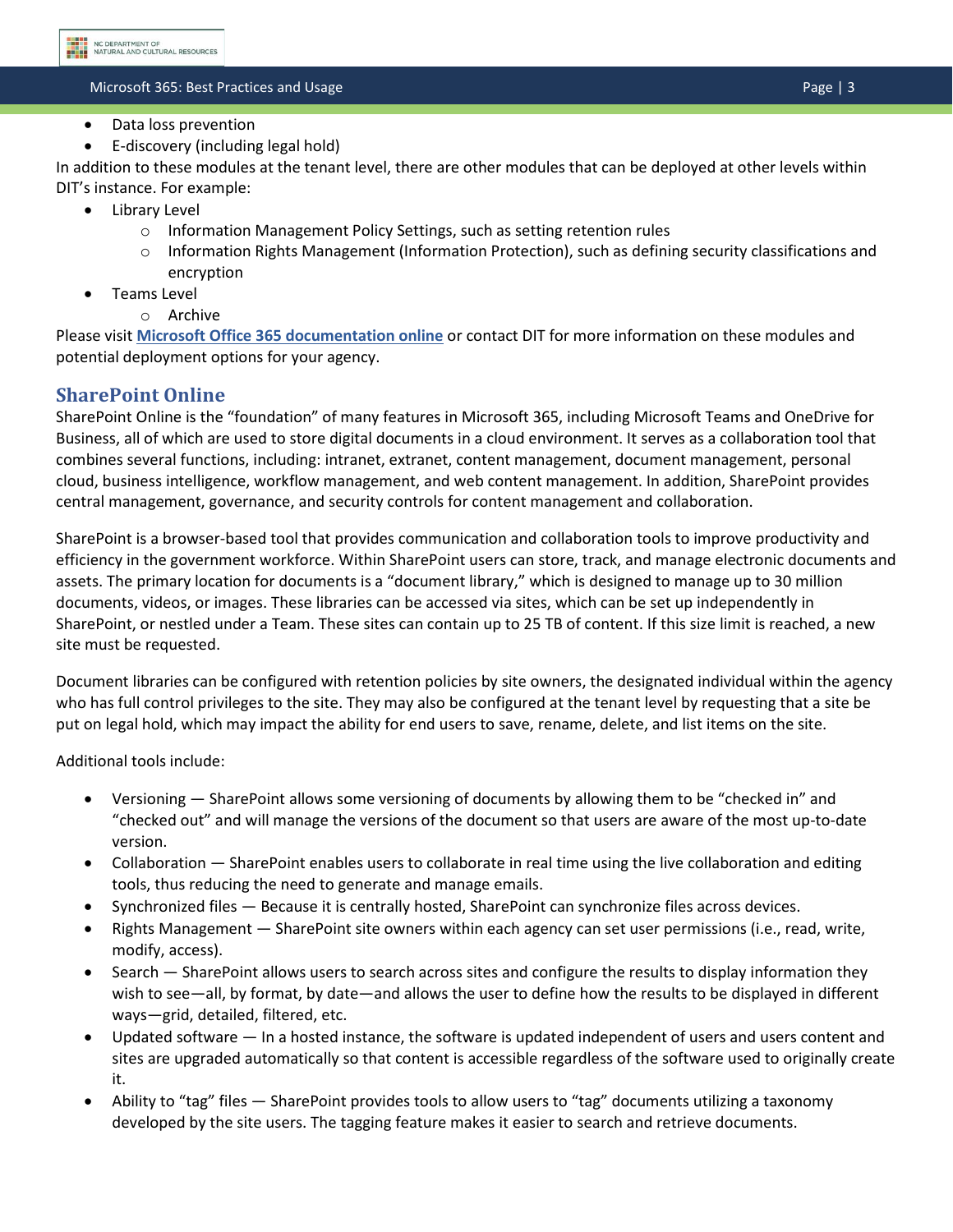#### <span id="page-4-0"></span>**OneDrive for Business**

OneDrive for Business sits on a foundation consisting of SharePoint Online and uses many of the same functions found in SharePoint Online but does not have the same capability for configuration that SharePoint Online does. OneDrive is "online storage space in the cloud that's provided for individual licensed users in an organization. Use it to help protect work files and access them across multiple devices. OneDrive lets you share files and collaborate on documents, and sync files to your computer."<sup>1</sup> OneDrive is suitable for storing documents that are still in progress but are not quite ready for sharing or distribution.

OneDrive for Business is similar to other cloud storage and sync options such as Dropbox, iCloud, and Google Drive. However, OneDrive for Business is an approved tool for use with state information and provides employees the ability to access from multiple devices. Unlike Dropbox, iCloud, and Google Drive, OneDrive for Business access is authenticated and authorized by the employee's NCID account; therefore, any document stored there will become inaccessible after an employee separates from the agency. OneDrive for Business can store multiple file formats including images and video, as well as Microsoft Office formats. OneDrive for Business is compatible across multiple operating platforms and browsers, including Apple iOS, Android, and Linux. **Of major concern, however, is that once an employee leaves an agency or terminates employment with the state, information stored on their OneDrive for Business will become inaccessible and unrecoverable, since the account will be closed. Policies should be in place for agencies for the management of these records (for further guidance, see the section below on managing records in OneDrive)**.

# <span id="page-4-1"></span>**Tools Related to OneDrive for Business and SharePoint**

There are several tools within Office365 that interact with OneDrive for Business and SharePoint. It is important to remember that all materials shared in these tools are subject to the public records law and should therefore be used in a manner in accordance with the below guidelines.

#### <span id="page-4-2"></span>**Teams**

Microsoft Teams is an instant messaging and remote meeting tool that is built over SharePoint (for file and content storage) and Exchange (for chat). Communication can be done in Teams using channels or private chats. Channels are general messaging boards with a targeted focus, such as a specific division or section, while private chats are between individuals or smaller groups. Generally, channels are good for general information sharing, whereas private chats allow for more targeted conversations. Teams stores chats and shared files in OneDrive for Business and SharePoint, depending on the nature of the interaction; private chats are stored in the user's OneDrive, while Team channels are stored in SharePoint. The conversation history and Teams chats are recorded in users' email inboxes and are discoverable in eDiscovery by eDiscovery managers, depending on the agency parameters. Space for content in Teams by default is 1TB but can be expanded to 25TB. If this size limit is reached, a new team must be requested.

Teams contain multiple productivity tools including:

- Focused "channels" that team owners can create for their teams that would contain chats and content based on a specific subject, tasks or project.
- Chats
	- $\circ$  Team chats open to the entire team
	- $\circ$  Private chats not connected to a specific team and private between those you are chatting with.
- Planner
- OneNote
- Various "tabs" such as PowerBI, and "webpage" tabs
- Calendar [for scheduling Team meetings, tied to your Outlook [Exchange] Calendar

<sup>1</sup>OneDrive Service Description, retrieved 9/9/2021, https://docs.microsoft.com/en-us/office365/servicedescriptions/onedrive-for-business-servicedescription?redirectedfrom=MSDN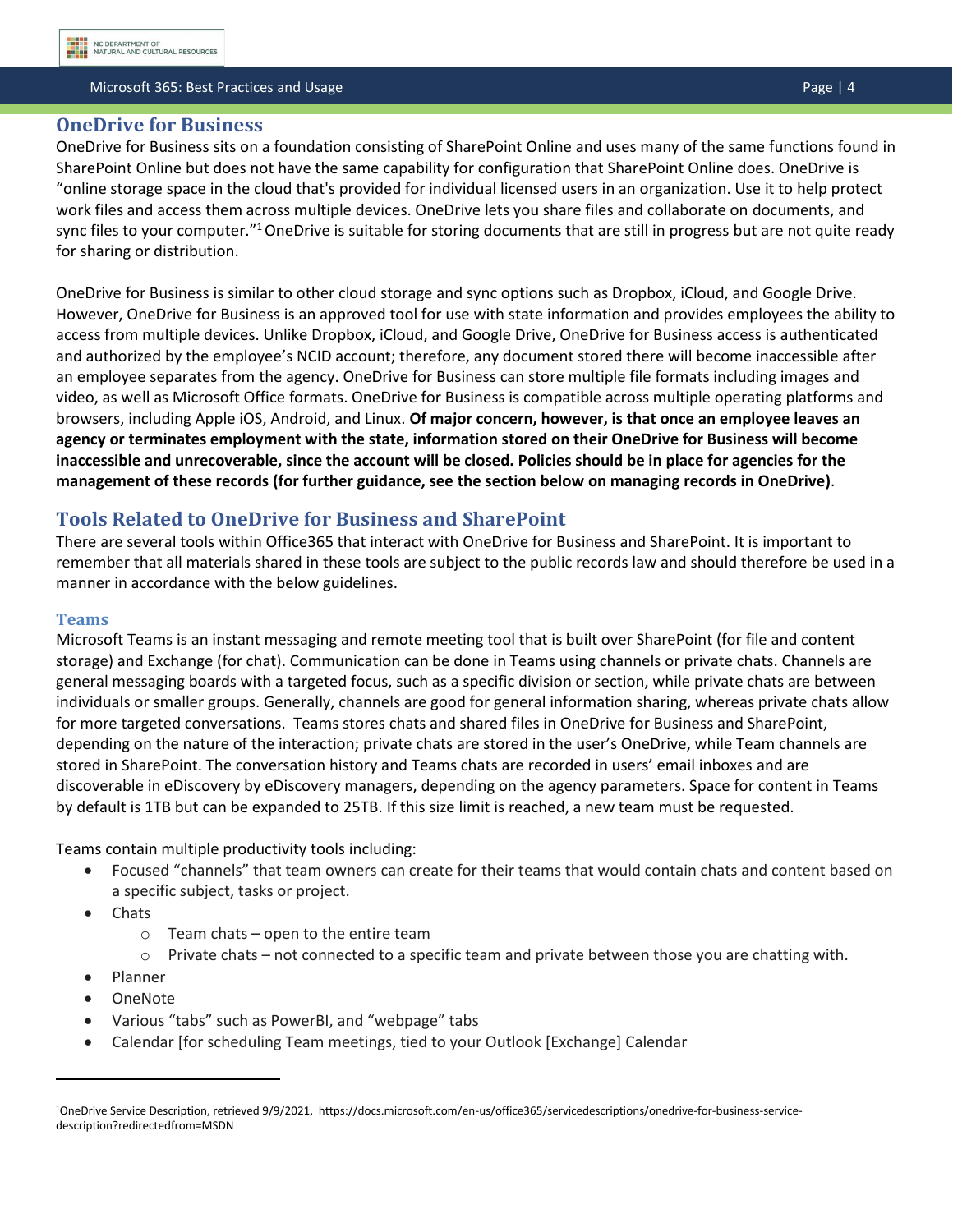#### Microsoft 365: Best Practices and Usage Page Page Page Page Page | 5

- Channel Calendar [for setting up meetings or tracking events, etc. in channels. Meetings are tied to your Outlook calendar
- Files tied directly to the document libraries where content is stored. Each "channel" has a "file" tab

#### <span id="page-5-0"></span>**Stream**

Microsoft Stream is a video sharing software. It stores recorded Teams video meetings and calls, as well as uploading and sharing videos, and live streaming events. Videos shared in Stream are stored in SharePoint and OneDrive. Stream also creates transcriptions for discovery of video in eDiscovery. Storage of Stream videos is based on DIT-set retention periods; agencies should work with DIT to determine retention rules of videos they generate.

#### <span id="page-5-1"></span>**Delve**

Microsoft Delve is a layer on SharePoint that operates much like Pinterest, based on the search index in SharePoint. The graphic user interface (GUI) shows the user all of the files that they have access to, and displays how many times the user has viewed the document. It is a secure access layer that will not change existing permissions of a file set by the file's owner.

# <span id="page-5-2"></span>**Records Management in Office365**

#### <span id="page-5-3"></span>**Access Restrictions**

Access rights to SharePoint and OneDrive and individual locations in SharePoint and OneDrive should be managed by IT and assigned by a supervising authority within the agency to prevent unauthorized viewing of records. Access to confidential and non-confidential records on SharePoint and OneDrive should be appropriately managed and folders and file structures should reflect any applicable access restrictions. Access passwords to SharePoint and OneDrive should be securely kept outside of SharePoint and OneDrive.

#### <span id="page-5-4"></span>**Audit Trails**

It is recommended that documentation be created pertaining to who has read and/or write permission to files maintained by the agency in SharePoint and OneDrive. Default settings for both SharePoint and OneDrive contain metadata concerning who created and/or modified records and when.

#### <span id="page-5-5"></span>**File Naming**

Naming conventions on SharePoint and OneDrive should follow the **[Best Practice For File Naming](https://archives.ncdcr.gov/media/829/open)** guidance published by the NC Department of Natural and Cultural Resources.

The Best Practice guide recommends the following formatting:

- Avoid special characters
- Use underscores instead of periods or spaces
- Be brief
- The file name should include all necessary descriptive information independent of where it is stored
- Include dates and format them consistently
- Include a version number
- Be consistent

The Best Practice guidance provides additional detail concerning these recommendations.

To recap, file naming should be consistent regardless of whether records are stored locally, on a server or on SharePoint or OneDrive.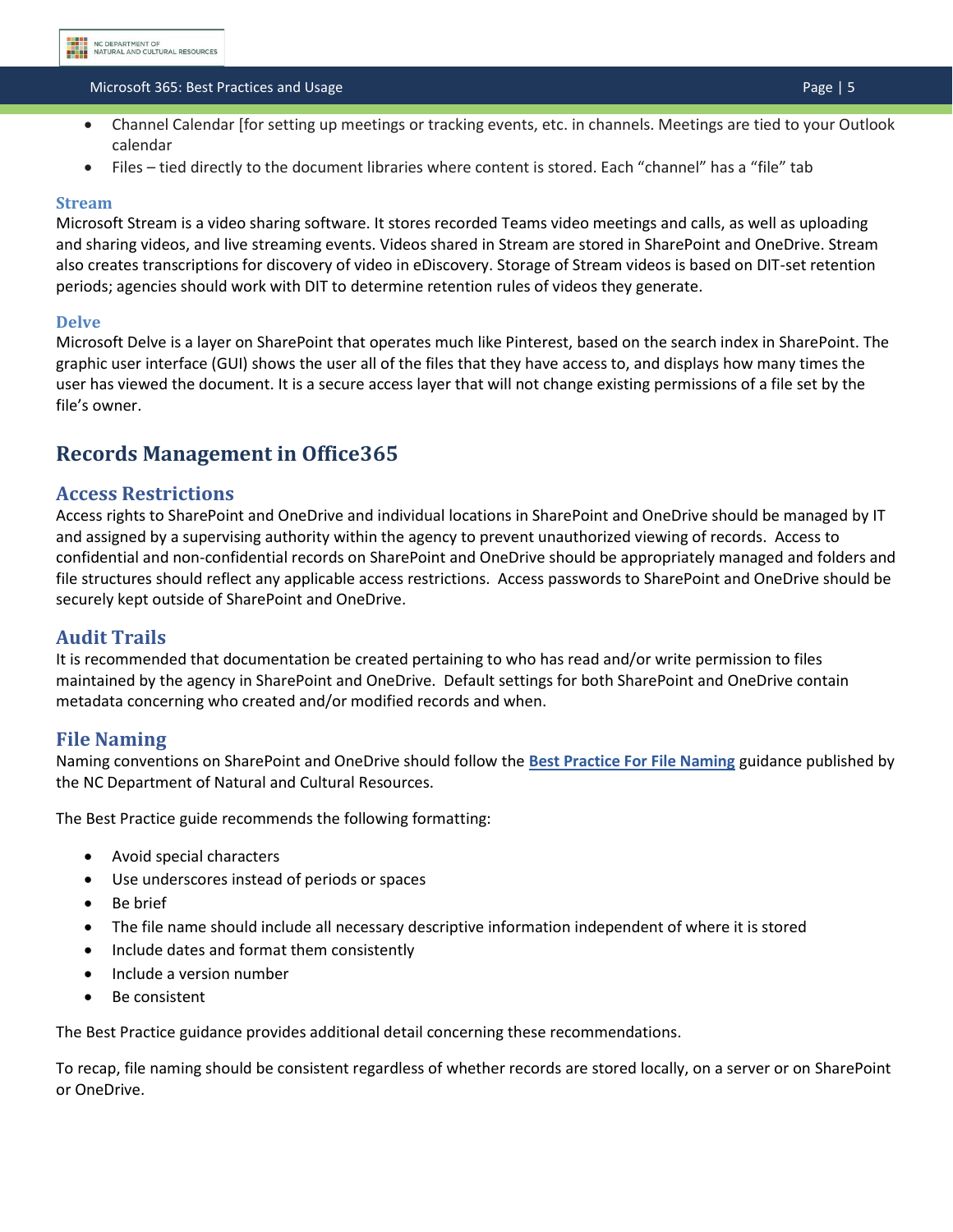#### <span id="page-6-0"></span>**File Structuring**

Records stored in SharePoint must be easily navigable by other users, present and future. As such, structuring of the folders and sub-folders should be done in a logical manner.

Logical file structuring can provide context to records. The **[Functional Schedule](https://archives.ncdcr.gov/government/retention-schedules/state-agency-schedules/functional-schedule-north-carolina-state)** can provide guidance on how file structures may be patterned by using the functions, sub-functions, and record types as delineated in the schedule as guides. Folder naming should follow the same guidelines used for file naming found in the **[Best Practice For File Naming](https://archives.ncdcr.gov/media/829/open)** guidance published by the NC Department of Natural and Cultural Resources.

Regardless of how users structure their folders in SharePoint they should avoid creating hierarchies deeper than four or five folders. This can create problems when migrating or moving data. Files may also become unreadable to the operating system and lost in migration if nested too deeply within a hierarchy.

# <span id="page-6-1"></span>**Retention and Disposition**

Users of SharePoint and OneDrive must be aware that records stored on either platform are subject to the appropriate retention defined by the **[Functional Schedule](https://archives.ncdcr.gov/government/retention-schedules/state-agency-schedules/functional-schedule-north-carolina-state)**. It is the agency's responsibility to ensure that records stored in these platforms are retained and accessible until the records disposition instructions are met. Having electronic records policies in place can provide a framework for records with long-term and/or permanent retention (See below for details on electronic records policies).

# <span id="page-6-2"></span>**Confidentiality**

Confidential data includes information that if accessed by unauthorized entities could cause personal or institutional financial loss or constitute a violation of statute, act, or law. Below is a non-exhaustive list of records that are subject to confidentiality restrictions:

- Personal identifiable information such as library records that identifies a person as having requested or obtained specific materials or service<sup>2</sup>
- Confidential communications by legal counsel to public board or agency, state tax information, public enterprise billing information, or records associated with the Address Confidentiality Program, as well as documents related to the federal government's process to determine closure or realignment of military installations<sup>3</sup>
- Trade secrets or information disclosed or "furnished to a public agency in connection with the owner's performance of a public contract or in connection with a bid, application, proposal"<sup>4</sup>
- Login/password credentials<sup>5</sup>
- Those that reveal "the electronically captured image of an individual's signature date of birth, driver's license number or a portion of an individual's social security number"<sup>6</sup>

<sup>&</sup>lt;sup>2</sup> Confidentiality of library user records. (1985). Retrieved September 15, 2021, from <http://www.ncleg.net/gascripts/statutes/statutelookup.pl?statute=125>

<sup>&</sup>lt;sup>3</sup> Confidential Communications by Legal Counsel to Public Board or Agency; State Tax Information; Public Enterprise Billing Information; Address Confidentiality Program Information. Chapter 132. Public Records. North Carolina General Assembly, 1995. Retrieved September 15, 2021, from http://www.ncleg.net/gascripts/statutes/statutelookup.pl?statute=132

<sup>4</sup> Confidential Communications by Legal Counsel to Public Board or Agency; State Tax Information; Public Enterprise Billing Information; Address Confidentiality Program Information. Chapter 132. Public Records. North Carolina General Assembly, 1995. Retrieved September 15, 2021, from http://www.ncleg.net/gascripts/statutes/statutelookup.pl?statute=132

<sup>5</sup> Inspection and Examination of Public Records. (2014). Retrieved September 15, 2021, from **<http://www.ncleg.net/gascripts/statutes/statutelookup.pl?statute=132>**

<sup>6</sup> § 132-1.2. Confidential information. (2014). Retrieved September 15, 2021, from **<http://www.ncleg.net/gascripts/statutes/statutelookup.pl?statute=132>**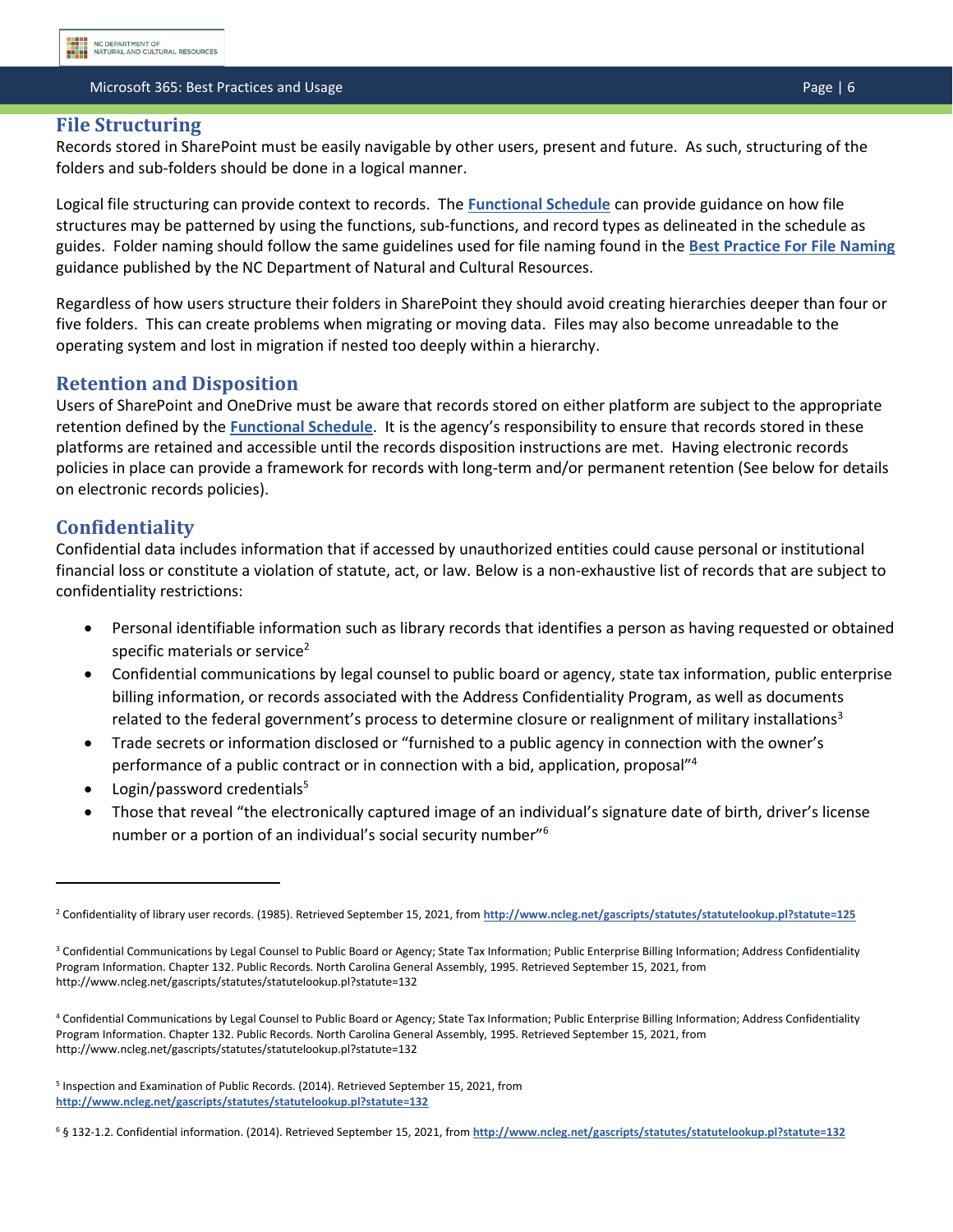#### Microsoft 365: Best Practices and Usage Page Page Page Page Page | 7

- Those that reveal the seal of a licensed design professional<sup>7</sup>
- State Employee Personnel files (with the exception of certain information that can be disclosed).<sup>8</sup>
- Protected health information (PHI) in any form or medium created or received by a health care provider, health plan, employer or clearinghouse. PHI is defined by the Health Insurance Portability and Accountability Act of 1996 (HIPAA) as health information "that identifies the individual" or "with respect to which there is a reasonable basis to believe the information can be used to identify the individual."<sup>9</sup> The Public Health Law of North Carolina also stipulates the confidentiality of "privileged patient medical information" in the possession of DHHS or local health departments.<sup>10</sup>
- Student records protected by the Family Educational Rights and Privacy Act of 1974 (FERPA).<sup>11</sup>

Confidential records stored on SharePoint and OneDrive should use the following safeguards.

- Password protection
- **Encryption**
- The use of Security Alerts whenever a file is accessed.
- The use of a confidential tag in the file's naming structure.

# *DIT can provide guidance on how to specifically enable password protection, encryption and security alerts in SharePoint and OneDrive.*

Please note that if encrypted or password protected documents are eligible for transfer to the State Archives for permanent retention, they will need to be decrypted and accessible at the time of transfer. See **[Digital File Transfer](https://archives.ncdcr.gov/government/digital-records/north-carolina-digital-repository/digital-file-transfer-guidelines)  [Guidelines](https://archives.ncdcr.gov/government/digital-records/north-carolina-digital-repository/digital-file-transfer-guidelines)** for more information.

# <span id="page-7-0"></span>**Records Destruction**

Agencies should maintain an inventory of all of their records and where their records are stored. It is an Agency's responsibility to properly purge all records that have met retention requirements, including copies stored on SharePoint and OneDrive. Prior to destruction, agencies should check that they are using the current, approved schedule by checking the posted **[functional schedule online](https://archives.ncdcr.gov/government/state-government-agencies/functional-schedule)**, consulting your agency's **[Chief Records Office](https://archives.ncdcr.gov/government/state-government-agencies/cros)**, and/or contacting the **[records analyst assigned to your agency](https://archives.ncdcr.gov/government/state-government-agencies/records-analysts-state-agencies)**. When digital records are deleted in Microsoft 365, the content is stored in the end user recycle bin for 30 days. Subsequently, tenant-level recycle bins store the deleted content for a total of 93 days after which the files cannot be recovered.

<sup>7</sup> § 132-1.2. Confidential information. (2014). Retrieved September 15, 2021, from **<http://www.ncleg.net/gascripts/statutes/statutelookup.pl?statute=132>**

<sup>8</sup> Chapter 126. North Carolina Human Resources Act. (2014). Retrieved September 15, 2021, from **<http://www.ncleg.net/gascripts/statutes/statutelookup.pl?statute=126>**

<sup>9</sup> HIPAA 'Protected Health Information': What Does PHI Include? (2015). Retrieved September 15, 2021, from https://www.hipaa.com/2009/09/01/hipaa-protectedhealth-information-what-does-phi-include/

<sup>10</sup> Chapter 130A. Public Health. § 130A-12. Access to Health Information. North Carolina General Assembly, 1983. Retrieved September 15, 2021, from http://www.ncleg.net/gascripts/statutes/statutelookup.pl?statute=130A

<sup>11</sup> "Family Educational Rights and Privacy Act (FERPA) 20 U.S.C. § 1232g; 34 CFR Part 99." U.S. Department of Education. U.S. Department of Education, 26 June 2015. Retrieved September 15, 2021, from http://www2.ed.gov/policy/gen/guid/fpco/ferpa/index.html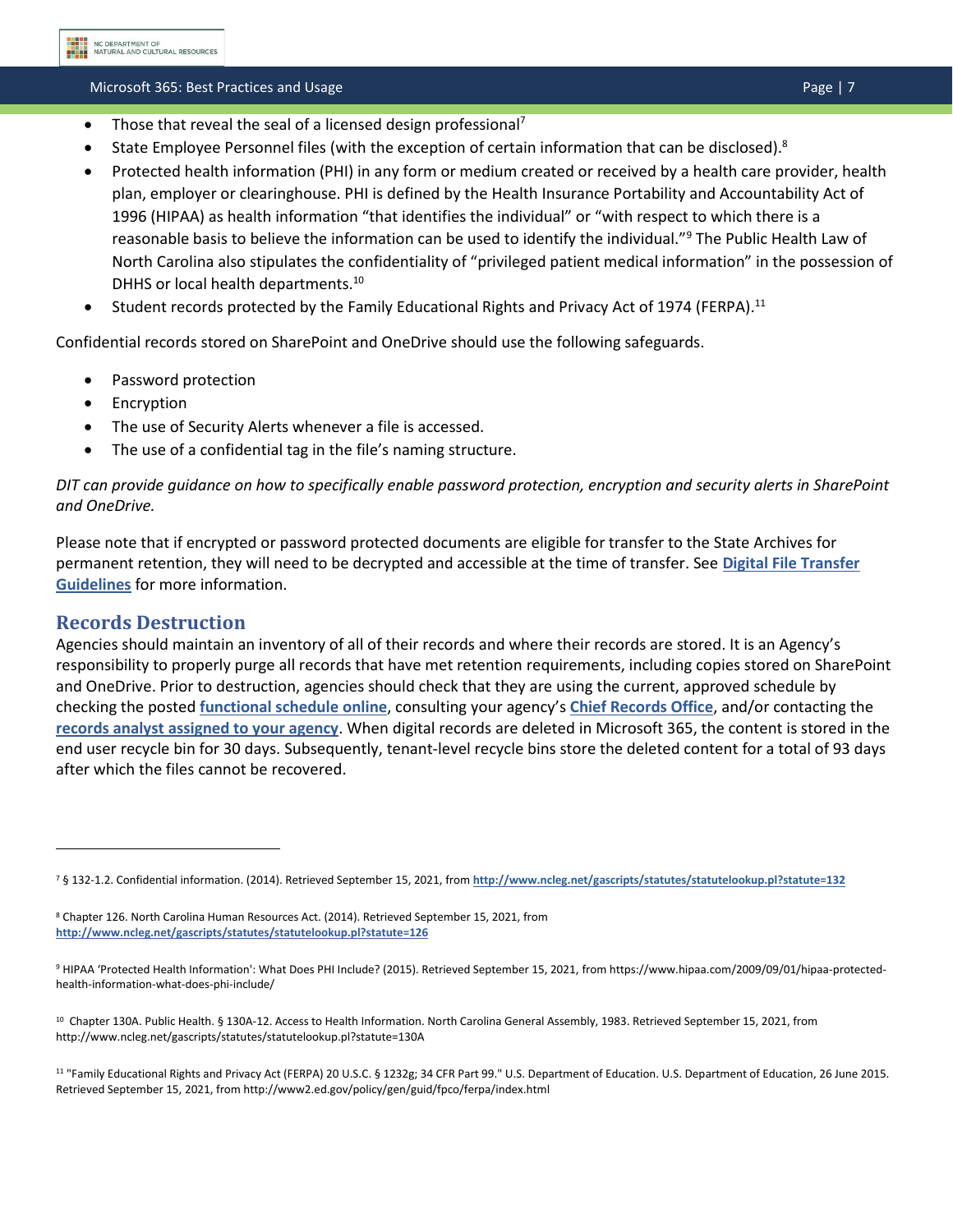#### Microsoft 365: Best Practices and Usage Page Page Page Page | 8

Records that have met their retention requirements should be destroyed in accordance with the **[North Carolina](http://reports.oah.state.nc.us/ncac/title%2007%20-%20natural%20and%20cultural%20resources/chapter%2004%20-%20archives%20and%20history/subchapter%20m/07%20ncac%2004m%20.0510.pdf)  [Administrative Code](http://reports.oah.state.nc.us/ncac/title%2007%20-%20natural%20and%20cultural%20resources/chapter%2004%20-%20archives%20and%20history/subchapter%20m/07%20ncac%2004m%20.0510.pdf)**. North Carolina Administrative Code 07 NCAC 04M .0510 provides a description of the authorized methods for the destruction of public records in North Carolina. It states:

 $" \dots$  (b) When used in an approved records retention and disposition schedule, the provision that electronic records are to be destroyed means that the data and metadata are to be overwritten, deleted, and unlinked so the data and metadata may not be practicably reconstructed.

(c) When used in an approved records retention and disposition schedule, the provision that confidential records of any format are to be destroyed means the data, metadata, and physical media are to be destroyed in such a manner that the information cannot be read or reconstructed under any means."

All agencies should maintain logs of their destructions in their Records Management file.

Confidential records must be destroyed in such a manner that the records cannot be practicably read or reconstructed.

#### <span id="page-8-0"></span>**Managing Records in OneDrive**

Unlike SharePoint, OneDrive for Business accounts are tied specifically to an individual employee's authenticated authorized account. OneDrive accounts and the files stored within may or may not be generally accessible to other employees or IT professionals, depending on whether the records are shared or private. Some Microsoft 365 content is automatically saved in a user's OneDrive such as Teams chat files, Whiteboards, wikis, and meeting recordings hosted by the user. Employees are responsible for managing their records appropriately and following agency records management policies.

|          | <b>RATOM</b>               | July 17, 2020  | Patrick-Burns, Jamie A | 2 items  | <sub>g</sub> <sup>q</sup> Shared |
|----------|----------------------------|----------------|------------------------|----------|----------------------------------|
|          | Transition documentation   | July 2, 2020   | Patrick-Burns, Jamie A | 6 items  | g <sup>R</sup> Shared            |
|          | Microsoft Teams Chat Files | June 10, 2020  | Patrick-Burns, Jamie A | 19 items | Private                          |
| $\alpha$ | Digital_Records_AXAEM      | June 5, 2020   | Patrick-Burns, Jamie A | 2 items  | <sub>a</sub> <sup>R</sup> Shared |
|          | Move_db_samples            | May 29, 2020   | Patrick-Burns, Jamie A | 9 items  | <sub>g</sub> R Shared            |
|          | AccessCopies               | April 13, 2020 | Patrick-Burns, Jamie A | 4 items  | <sub>g</sub> R Shared            |
|          | Attachments                | March 16, 2020 | Patrick-Burns, Jamie A | 39 items | Private                          |

#### *Example of Microsoft 365 automatically stored content in OneDrive. Each user's folders may be different based on the applications they use.*

It is crucial to note that OneDrive for Business is tied to the account activated for a state agency employee. In order for this account to be created, the employee must be authenticated and authorized. For Microsoft services, the account is an employee's e-mail address and NCID password. Because it is the entire email address, each agency has a specific domain within OneDrive for Business; therefore, stored documents will not transfer when an employee moves from one state agency to another. When an employee leaves an agency (even if transferring to another agency), the employee must review documents and files in OneDrive for Business. When a user account is eventually deleted, so is the content associated with that OneDrive for Business account. An employee's OneDrive account will be retained for five years after separation, during which time the contents will be available to the user's supervisor and any other designated users, as well as eDiscovery. After that time, any records that a scheduled for permanent and/or archival disposition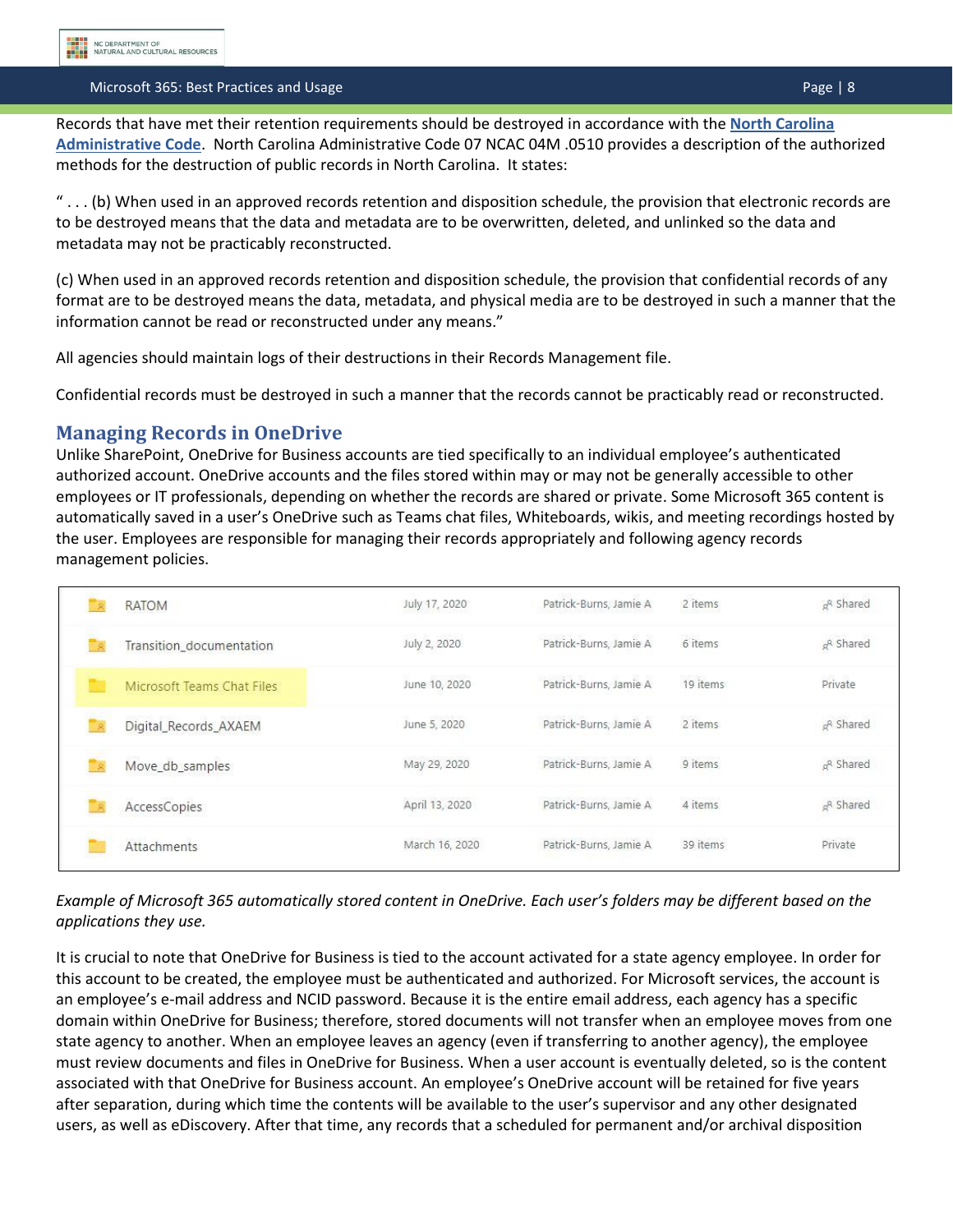#### Microsoft 365: Best Practices and Usage Page | 9

must be stored elsewhere. For this reason, Human Resource Directors and employees' supervisors must ensure that migrating files out of OneDrive for Business becomes part of the mandatory offboarding process when an employee leaves the agency. Discuss storage options for records with a permanent and/or archival disposition with your supervisor and/or your agency's IT professionals.

Information Technology staff are a critical support piece for records management. DNCR encourages agency management to communicate their storage needs to IT in order to properly manage the records and ensure the appropriate management of information assets. DNCR strongly recommends that agencies form an Information Governance Committee to set policies regarding how and where records are stored and managed. At a minimum, the members of that committee should consist of information technology staff, the chief records officer, the records manager (if applicable), as well as a high level executive sponsor or manager.

# <span id="page-9-0"></span>**Electronic Records Policy**

All state agencies should have an Electronic Records Policy in place. This may be done as an agency-wide policy or be broken up into separate policies concerning specific divisions, sections, or other organizational structure. The Electronic Records Policy is designed to be used as a self‐evaluation tool to ensure that electronic records produced by state agencies are able to be retained for the designated retention period and are created, reproduced, and otherwise managed in accordance with guidance produced by the Department of Natural and Cultural Resources. Agencies should address SharePoint and OneDrive usage in their respective policies.

# <span id="page-9-1"></span>**Archival File Formats**

While SharePoint and other Office 365 programs can store a variety of file formats, not all formats are considered archival. File formats are considered archival when those formats meet the minimum requirements for long-term retention, including documentation, wide adoption, transparency, self-containment, and use within the archival community.

Any file with a permanent or long-term retention requirement should be saved in an archival file format. You may find a list of those recommended formats in **[File Format Guidelines for Management and Long-Term Retention of Electronic](https://archives.ncdcr.gov/government/digital-records/digital-records-policies-and-guidelines/file-format-guidelines)  [Records](https://archives.ncdcr.gov/government/digital-records/digital-records-policies-and-guidelines/file-format-guidelines)**.

# <span id="page-9-2"></span>**Division of Responsibilities Between DIT and Records Agency**

Managing long-term records within SharePoint requires an active partnership between the records custodial agency and the Department of Information Technology (DIT). DIT is NOT the records custodian for records stored exclusively in SharePoint.

The custodial agency should still fulfill the following roles:

- Correspond with DIT to obtain audit trails on a regular basis to track any changes to long-term records
- Arrange records in the agency's SharePoint instance according to best practices for files and filing as laid out elsewhere in this document
- Ensure that individual employee records stored in OneDrive are transferred to SharePoint prior to the employee separation or supervisor assigned temporary access must retrieve records in OneDrive immediately after employee separates
- Respond to litigation or audits that require access to a record stored in SharePoint
- Fulfill public records requests for records stored in SharePoint
- Delete records from SharePoint once the records have met their required retention period (if applicable) and document destructions in a destruction log
- Ensure that agency employees do not delete long-term records before retention is met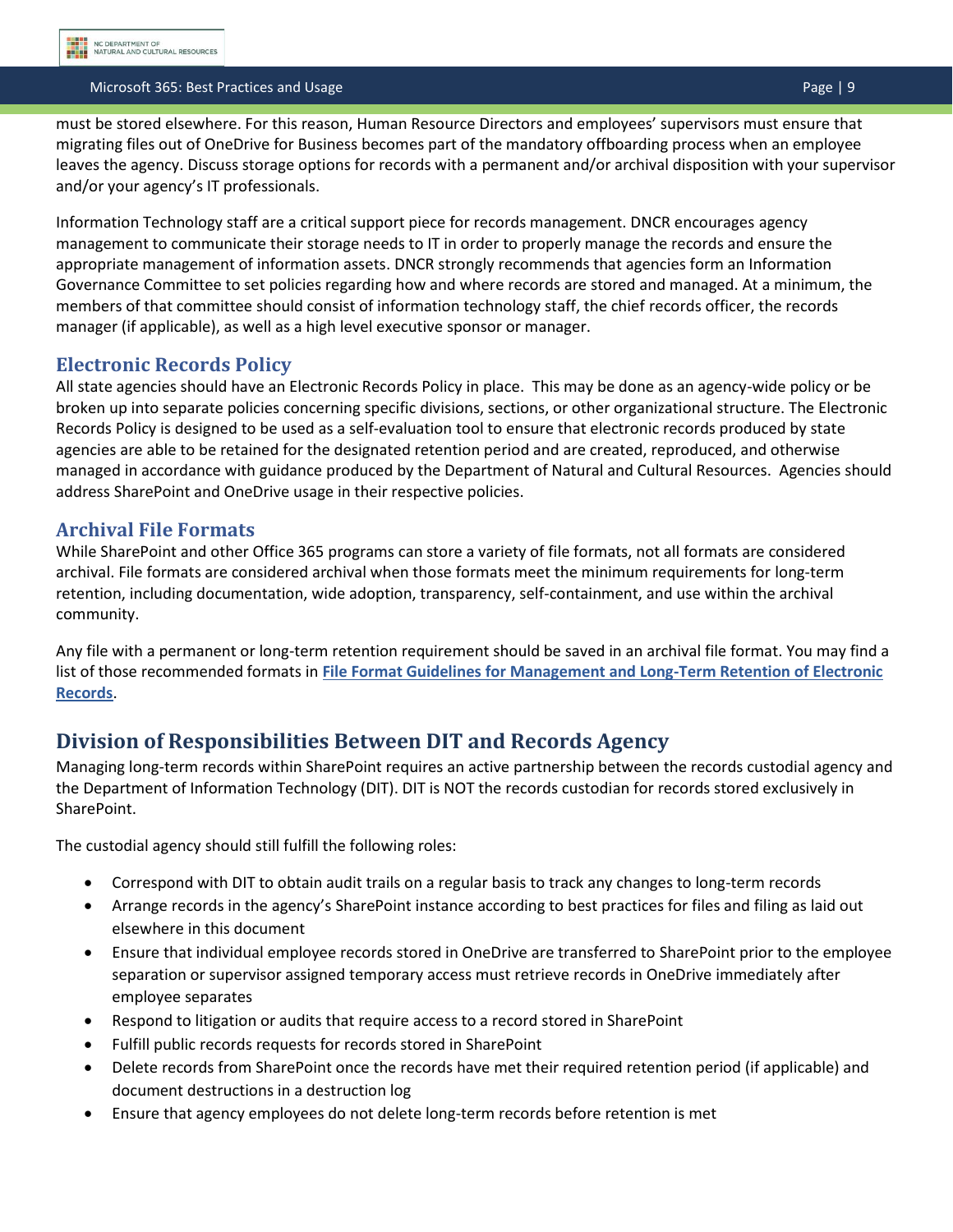### Microsoft 365: Best Practices and Usage Page | 10

• Ensure that employees do not open and edit inactive records without due cause. Editing inactive records can restart the retention clock for some long-term records.

DIT will fulfill the following roles:

- Act as administrator and backend manager for Office 365
- Manage the following back-end modules:
	- o Audit
	- o Data loss prevention
	- o E-discovery (including legal hold)
- Retrieve files deleted erroneously, if an automated backup version of the file is available
- Retrieve chats from Teams if no longer accessible by the front-end user
- Technical troubleshooting for general Office 365 issues

# <span id="page-10-0"></span>**Conclusion**

- Office 365 offers cloud-based productivity tools such as Microsoft Office suite, SharePoint, and OneDrive. Materials/files can be accessed across multiple devices with ease and security.
- O365 is managed at the tenant, library, and team levels. NC DIT has activated audit, data loss prevention, and eDiscovery functionality, while agency SharePoint administrators are responsible for collaborating with IT to configure rights management and setting retention policies for content.
- Digital records require active management by the records creators, and records management best practices are to be observed and documented in an electronic records policy. Each agency is responsible for managing permissions, protecting confidential records, documenting audits, planning file naming and structure, and following retention and destruction guidance.
- Employees' OneDrive for Business is not intended for permanent storage of public records.